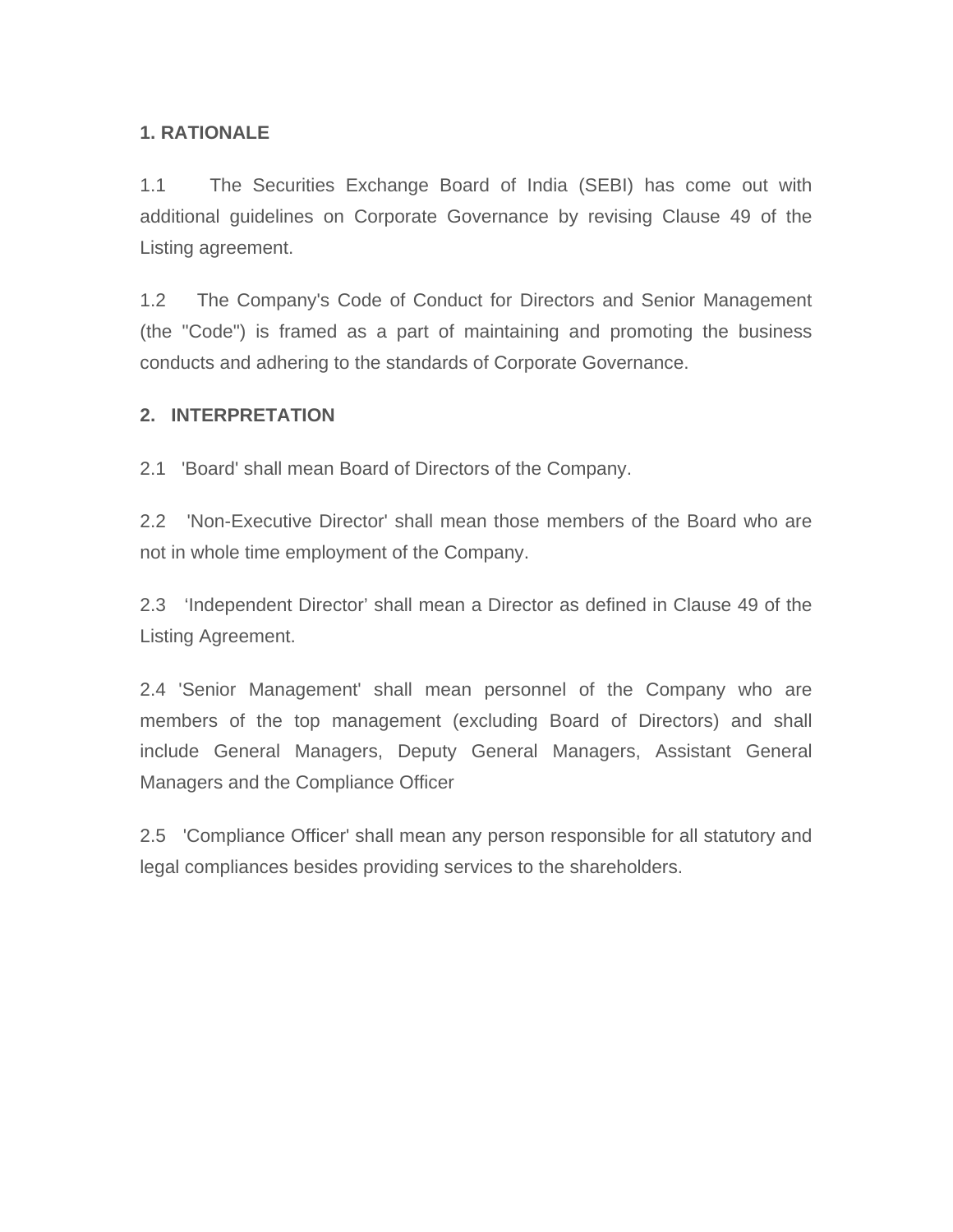## **3. APPLICABILITY**

The Code is applicable to the following persons:

- Chairman and Managing Director
- Other Directors, who are members of the Board of the Company, including non-executive and independent directors
- Compliance Officer

## **4. COMPLIANCE WITH CODE OF CONDUCT**

4.1 The Directors and Senior Management, as mentioned above are expected to read and understand this Code, act in accordance with the highest standards of personal and professional integrity in all aspects of their activities, to comply with all applicable laws, rules and regulations, to deter wrongdoing and abide by the code of conduct of the Company and other policies and procedures adopted by the company that govern the conduct of its Directors and Senior Management.

4.2 Nothing in this Code shall constitute or be construed to constitute a contract of employment for a definite term or a guarantee of continued employment.

4.3 The Code should be read in conjunction with the policies of the respective business unit.

4.4 The responsibility to familiarize with the policies and procedures shall rest with the Directors and Senior Management to whom the code applies.

### **5. GENERAL STANDARDS**

**5.1 Mutual Respect, Honesty and Integrity**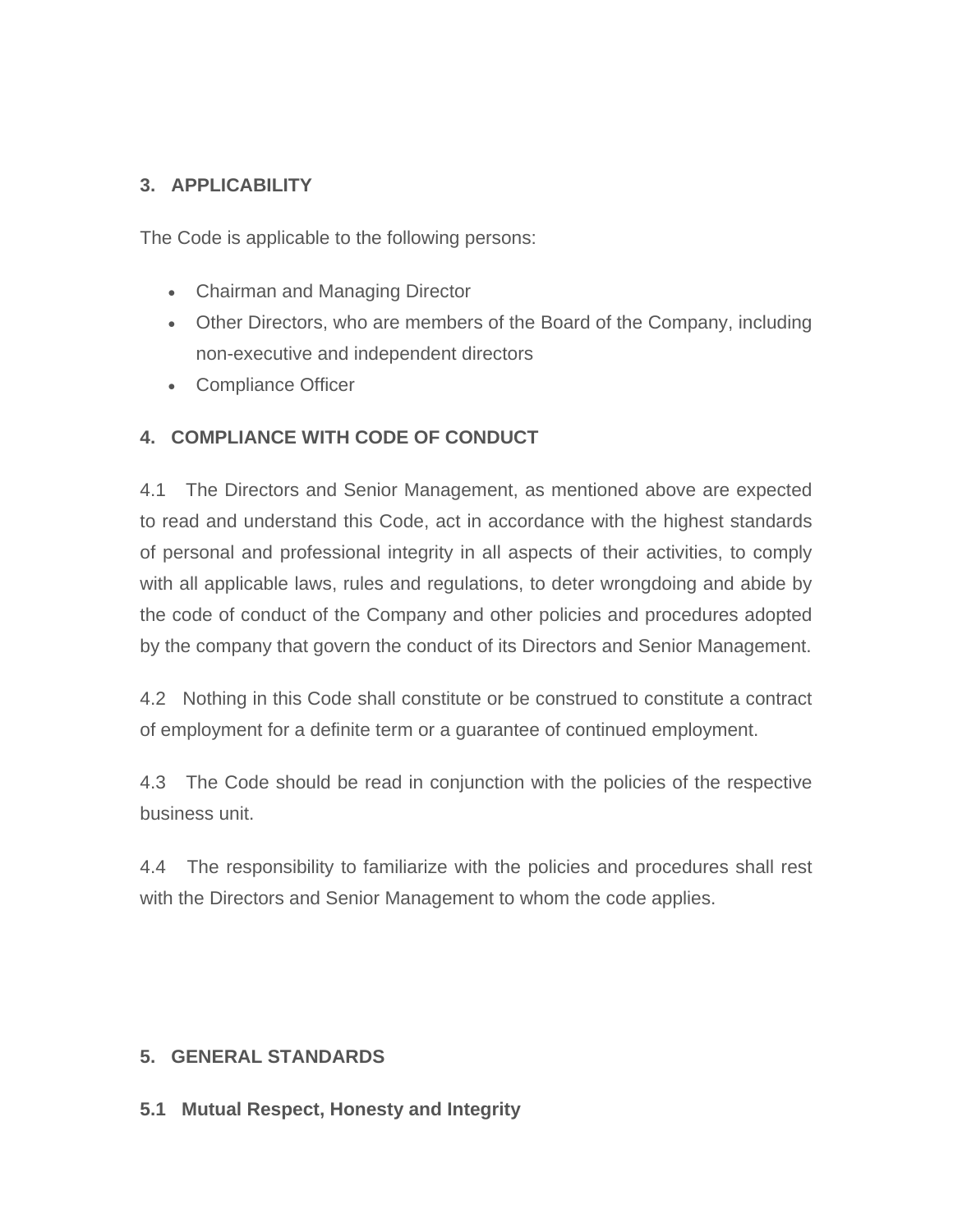5.1.1 The Directors and Senior Management shall conduct the operations with honesty, integrity and openness with respect for the human rights and interests of the employees.

5.1.2 The Directors and Senior Management shall similarly respect the legitimate interests of those with whom they have relationships both internal and external to the company.

### **5.2 Corporate Business Opportunities**

In carrying out their duties and responsibilities, the Directors and the Senior Management should avoid:

- i. appropriating corporate business opportunities for themselves that are discovered through the use of Company property or information or their position as Directors or part of Senior Management
- ii. using company property or information for personal gain
- iii. competing with the Company

# **5.3 Conflict of Interest**

 The Directors and Senior Management are expected to avoid personal activities and financial interests, which could conflict with their responsibilities to the company. Examples of such conflicts of interest include:

# i. *Employment/OutsideEmployment-*

The Directors and Senior Management are prohibited from engaging in any activity that interferes with their performance or responsibilities to the Company, or is otherwise in conflict with or prejudicial to the Company. The Senior Management should not accept simultaneous employment with suppliers, customers, developers or competitors of the Company, or from taking part in any activity that enhances or supports a competitor's position.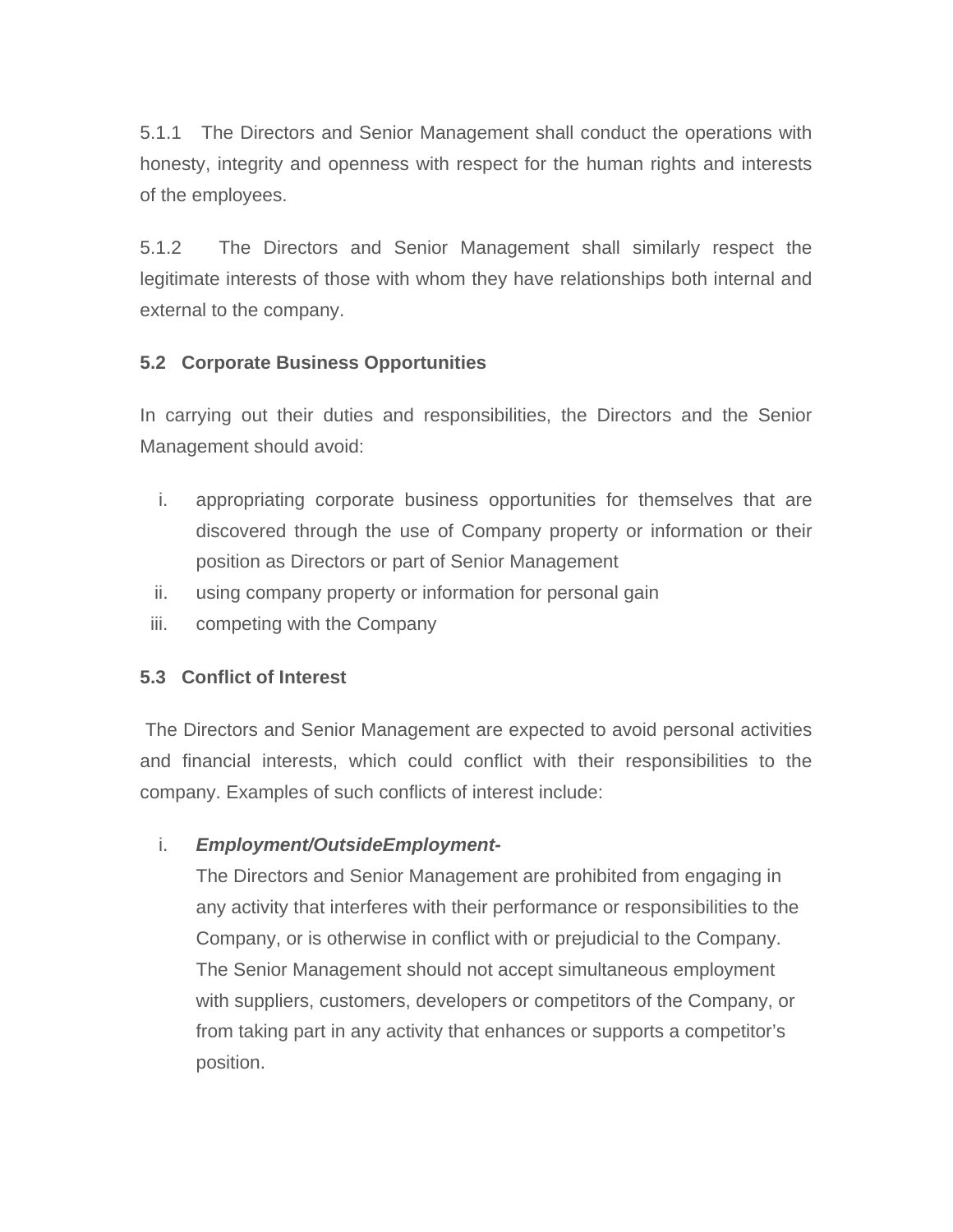#### ii. *RelatedParties*

The Senior Management should avoid conducting the business with the relative, or with a business in which a relative is associated in any significant role. Relative includes spouse, siblings, children, parents, grandparents, grandchildren, aunts, uncles, nieces, nephews, cousins, step relationships and in-laws.

The Company prohibits the employment of such individuals in positions that have a financial dependence or influence (eg., an auditing or control relationship), or a supervisor/subordinate relationship.

### iii. *Payment or Gift from Others -*

- a. Under no circumstances the Senior Management may accept any offer, payment, promise to pay, or authorization to pay any money, gift, or anything of value from current and prospective customers, vendors, consultants etc that is perceived as intended, directly or indirectly, to influence any business decision, any act or failure to act, any commitment of fraud, or opportunity for the commitment of any fraud.
- b. Gifts may be accepted in the form of non cash items of nominal value, customary and reasonable meals and entertainment at which the giver is present, such as the occasional business meal or sporting event and gifts from family or friends with whom the Senior Management have non business relationship.

### iv. *Other Situations -*

If any proposed transaction gives rise to any questions or doubts, Senior Management must consult the Chairman and Managing Director.

### **5.4 Disclosures and Reporting**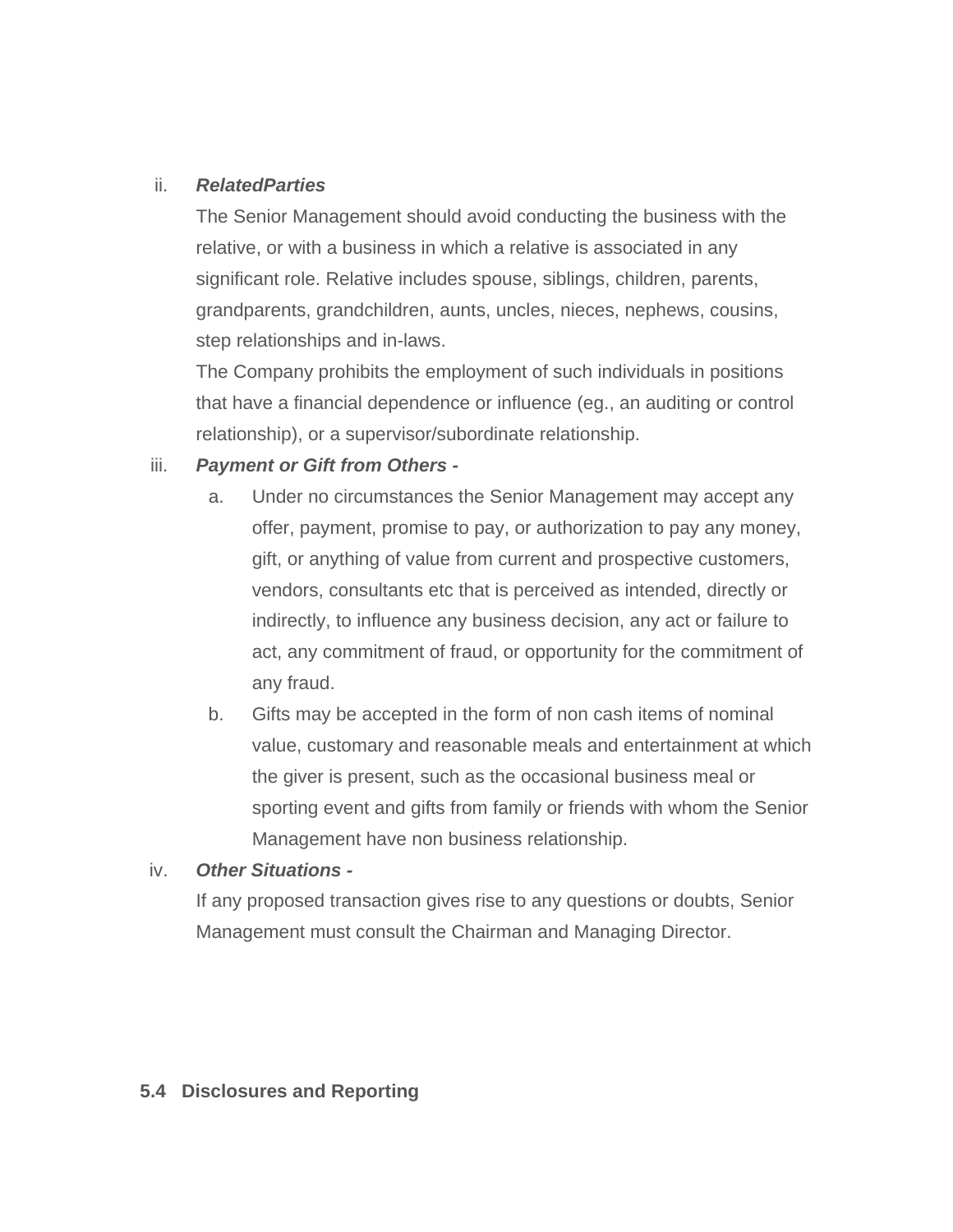5.4.1 The Senior Management will seek to promote fair, accurate, timely and understandable disclosure in the reports and documents filed or submitted to regulatory bodies and circulated to shareholders.

5.4.2 The Company seeks to provide disclosure to the investing community that is not only in conformity with applicable rules of the regulatory bodies, but also fairy presents to the investors and the public the financial condition and results of operations of the Company.

### **5.5 Compliance with Laws, Rules and Regulations**

The Senior Management is expected to -

- i. Acquire appropriate knowledge of the legal requirements relating to their duties sufficient to enable them to recognize potential dangers
- ii. Comply with all applicable and identified laws, rules and regulations,

## **5.6 Insider Trading**

 The Directors and Senior Management should observe all applicable laws and regulations including the Company policies and Codes as applicable to them with respect to the purchase and sale of the Company's securities.

# **5.7 Maintaining Confidentiality**

 The Senior Management shall take all reasonable measures to protect the confidentiality of non-public information about the Company or its subsidiaries and their customers obtained or created in connection with their activities and to prevent the unauthorized disclosure of such information unless required by applicable law or regulation or legal or regulatory process.

### **6. AMENDMENTS AND WAIVERS**

6.1 The Company reserves the right to amend, waive or alter the policies set forth in the Code at any time.